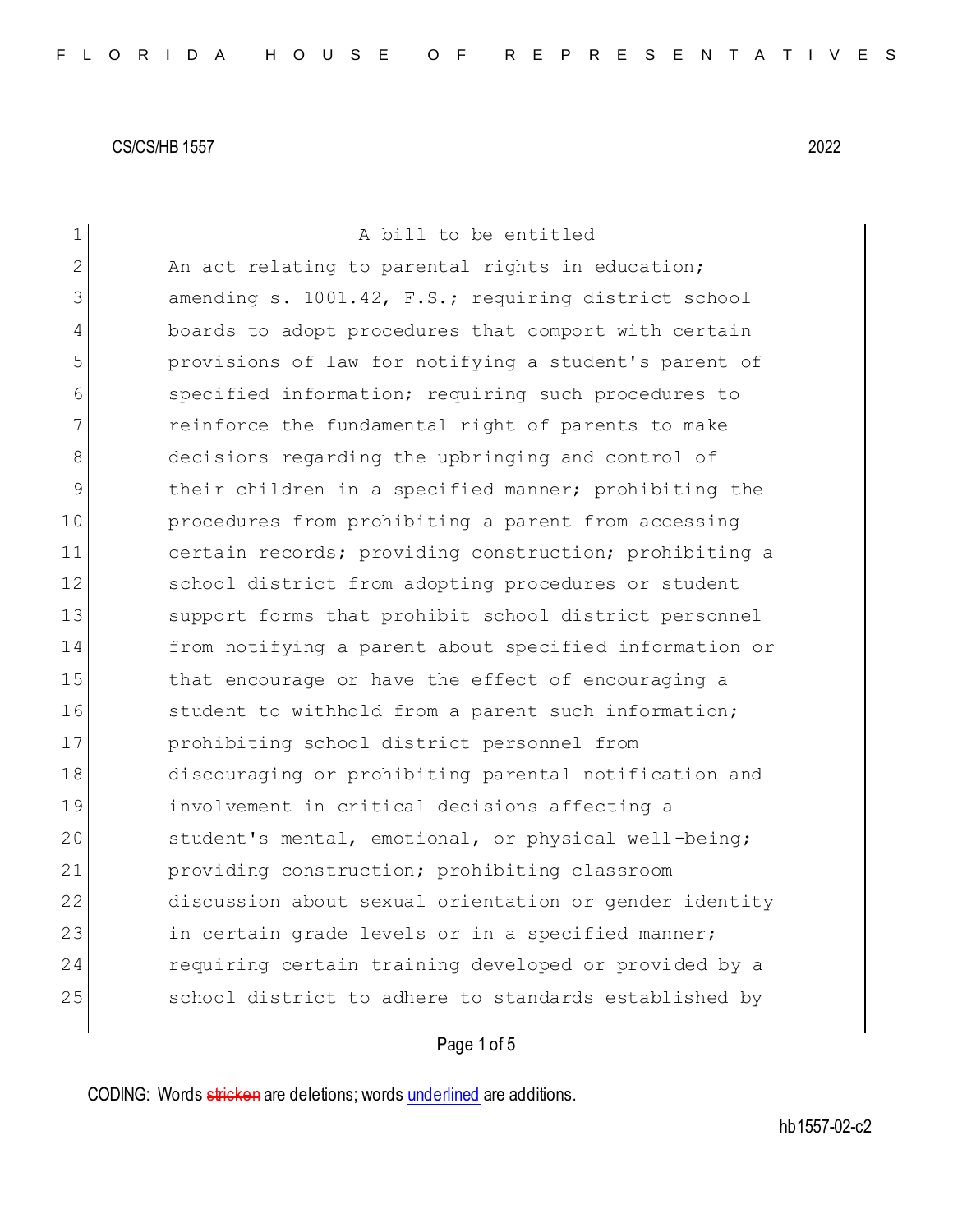26 the Department of Education; requiring school 27 districts to notify parents of healthcare services and 28 provide parents the opportunity to consent or decline 29 such services; providing that a specified parental 30 consent does not wave certain parental rights; 31 requiring school districts to provide parents with 32 certain questionnaires or health screening forms and 33 obtain parental permission before administering such 34 questionnaires and forms; authorizing a parent to 35 bring an action against a school district to obtain a 36 declaratory judgment that a school district procedure 37 or practice violates certain provisions of law; 38 providing for the additional award of injunctive 39 **relief, damages, and reasonable attorney fees and** 40 court costs to certain parents; requiring the 41 department to review and update, as necessary, 42 specified materials by a certain date; providing an 43 effective date. 44 45 Be It Enacted by the Legislature of the State of Florida: 46 47 Section 1. Paragraph (c) is added to subsection (8) of 48 section 1001.42, Florida Statutes, to read: 49 1001.42 Powers and duties of district school board. - The 50 district school board, acting as a board, shall exercise all

### Page 2 of 5

CODING: Words stricken are deletions; words underlined are additions.

hb1557-02-c2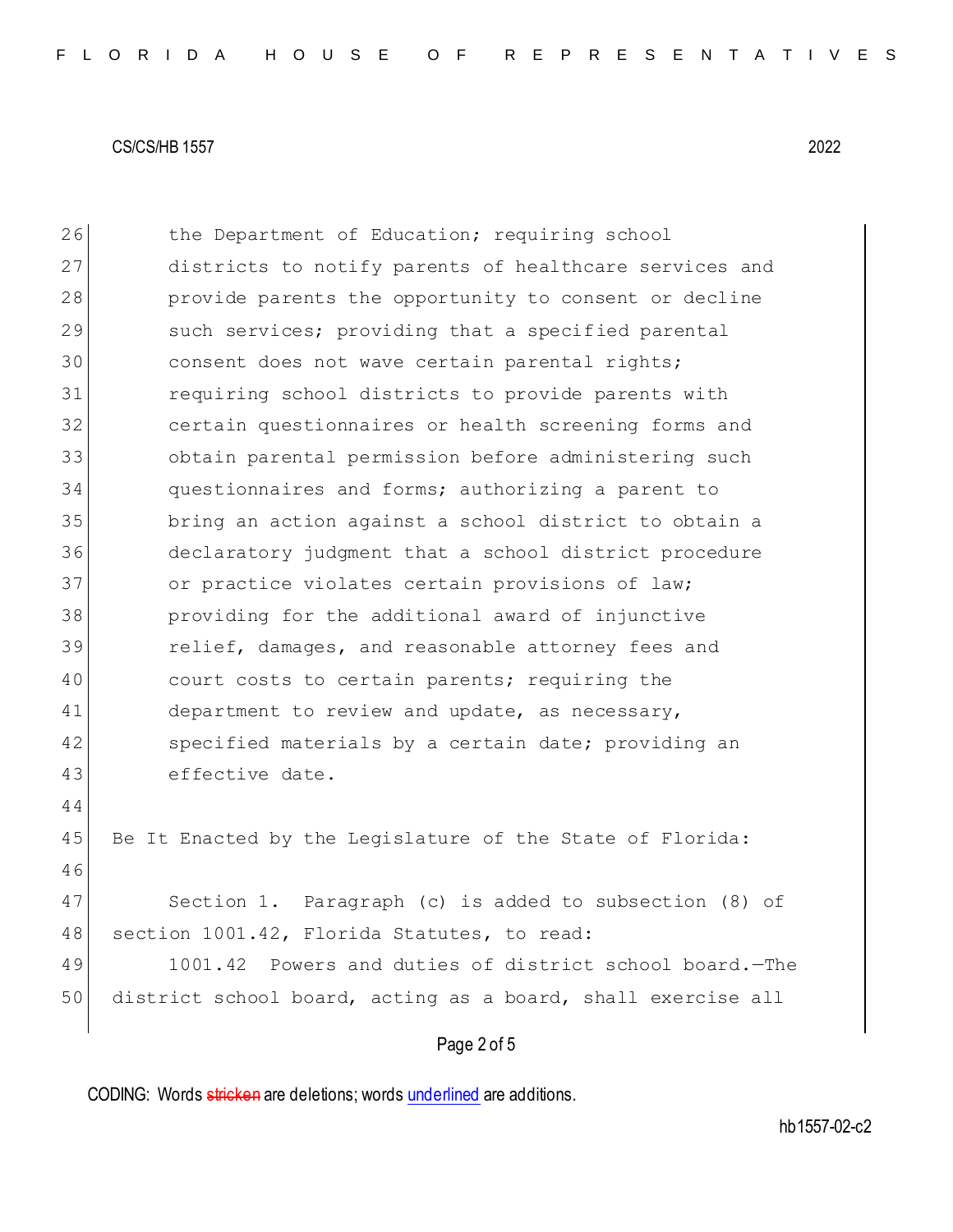51 powers and perform all duties listed below: 52 (8) STUDENT WELFARE. 53 (c)1. In accordance with the rights of parents enumerated 54 in ss. 1002.20 and 1014.04, adopt procedures for notifying a 55 student's parent if there is a change in the student's services 56 or monitoring related to the student's mental, emotional, or 57 physical health or well-being and the school's ability to 58 provide a safe and supportive learning environment for the 59 student. The procedures must reinforce the fundamental right of 60 parents to make decisions regarding the upbringing and control 61 of their children by requiring school district personnel to 62 encourage a student to discuss issues relating to his or her 63 well-being with his or her parent or to facilitate discussion of 64 the issue with the parent. The procedures may not prohibit 65 parents from accessing any of their student's education and 66 health records created, maintained, or used by the school 67 district, as required by s.  $1002.22(2)$ . 68 2. A school district may not adopt procedures or student 69 support forms that prohibit school district personnel from 70 notifying a parent about his or her student's mental, emotional, 71 or physical health or well-being, or a change in related  $72$  services or monitoring, or that encourage or have the effect of 73 encouraging a student to withhold from a parent such 74 information. School district personnel may not discourage or 75 prohibit parental notification of and involvement in critical

## Page 3 of 5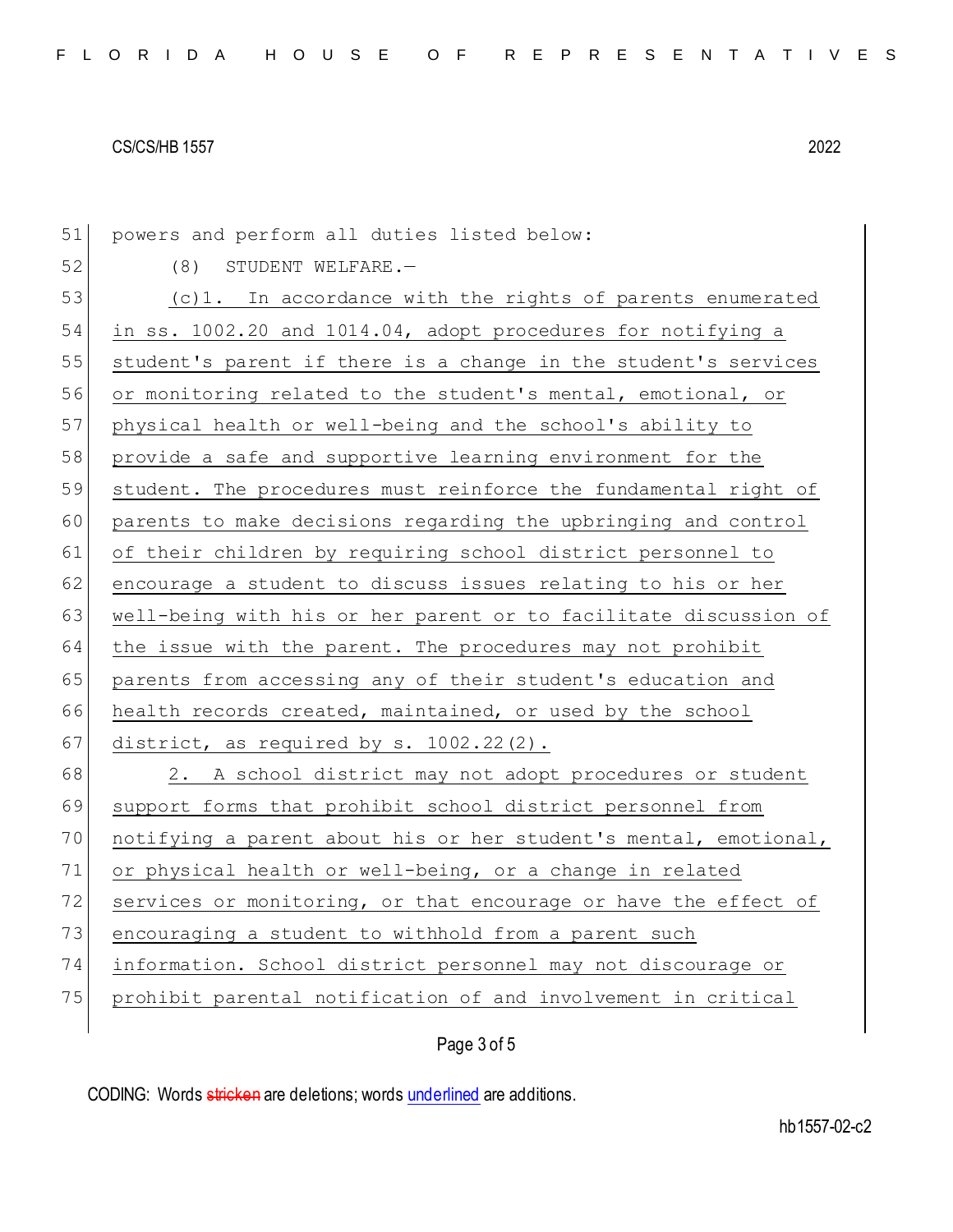76 decisions affecting a student's mental, emotional, or physical 77 health or well-being. This subparagraph does not prohibit a 78 school district from adopting procedures that permit school 79 personnel to withhold such information from a parent if a 80 reasonably prudent person would believe that disclosure would 81 result in abuse, abandonment, or neglect, as those terms are 82 defined in s. 39.01. 83 3. Classroom instruction by school personnel or third 84 parties on sexual orientation or gender identity may not occur 85 in kindergarten through grade 3 or in a manner that is not age-86 appropriate or developmentally appropriate for students in 87 accordance with state standards. 88 4. Student support services training developed or provided 89 by a school district to school district personnel must adhere to 90 student services guidelines, standards, and frameworks 91 established by the Department of Education. 92 5. At the beginning of the school year, each school 93 district shall notify parents of each healthcare service offered 94 at their student's school and the option to withhold consent or 95 decline any specific service. Parental consent to a health care 96 service does not waive the parent's right to access his or her 97 student's educational or health records or to be notified about 98 a change in his or her student's services or monitoring as 99 provided by this paragraph. 100 6. Before administering a student well-being questionnaire

Page 4 of 5